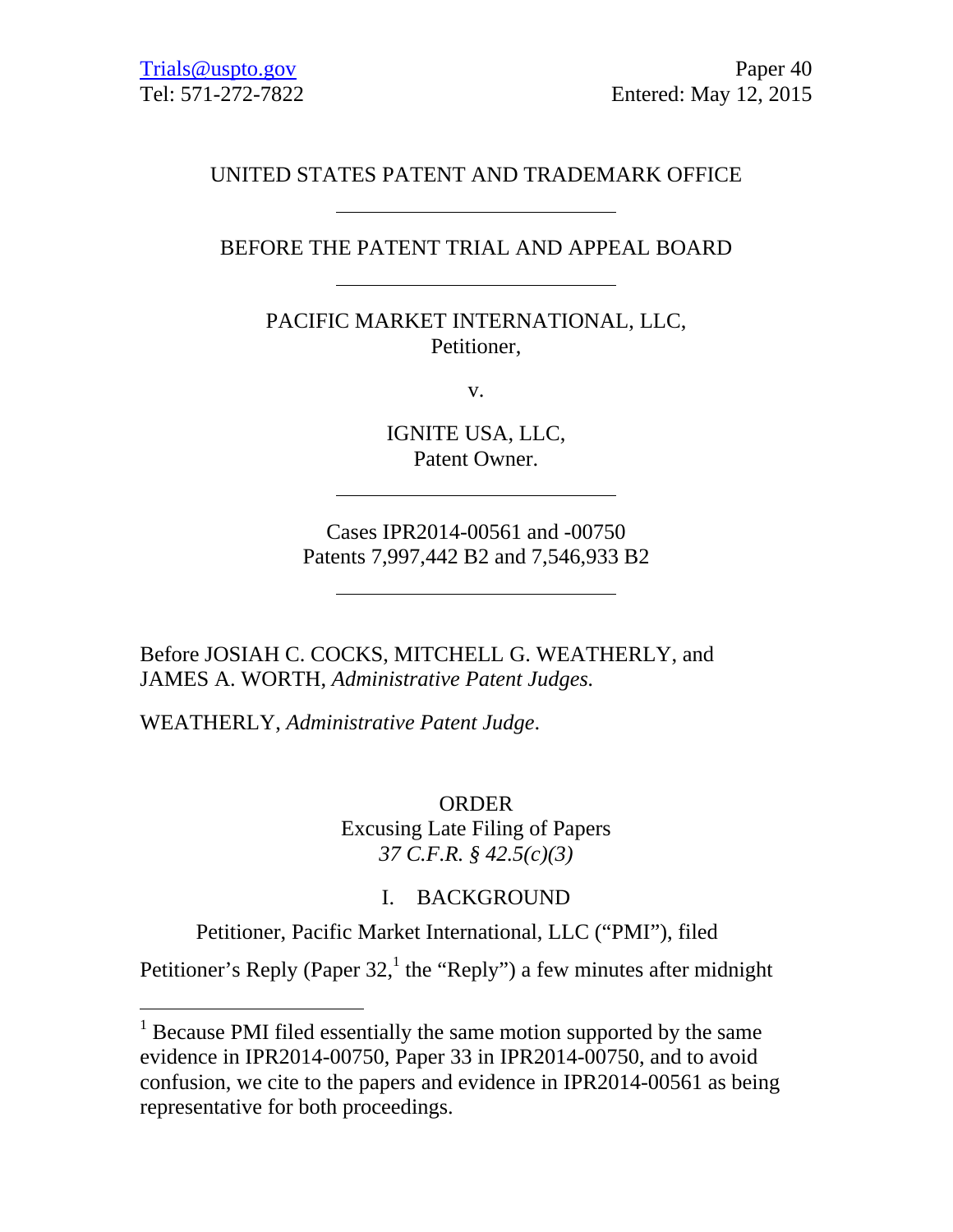Eastern Time on April 18, 2015, and therefore missed the deadline for filing that paper on April 17, 2015. *See* Paper 26 (stipulating to April 17, 2015, as deadline for filing the Reply). We conducted a conference call on May 5, 2015, during which we authorized PMI to file a motion to deem the filing of the Reply as timely. Paper 38, 2–3. PMI filed its motion, Paper 33 (the "Motion"), which was supported in part by a declaration of its lead counsel, George C. Rondeau, Ex. 1050. During the conference call on May 5, Patent Owner, Ignite USA, LLC, indicated that it would not oppose the Motion. Ex. 2031, 11:20–12:3. During the same call, we suggested to PMI that our review of the record indicated that reasons other than technical difficulty likely existed for its late filing, and we expressed our desire that PMI provide testimony in the form of a declaration to explain "the entire story" regarding its late filing. *Id*. at 12:24–13:24.

In his declaration, Mr. Rondeau testifies that he asked his secretary to begin filing the Reply at 11:40 p.m. EDT on April 17. Ex. 1050, ¶ 5. Mr. Rondeau explains that he waited so long to make his request because he discovered "an error" in the Reply. *Id*. at ¶ 3. At 12:03 a.m. EDT on April 18, PMI received confirmation that the filing of the Reply was completed via an e-mail generated by the Patent Review Processing System ("PRPS"). *Id*. at ¶ 8; Ex. 1051. Thus, PMI missed the deadline for filing the Reply by three minutes. Mr. Rondeau states that "the process took longer than I expected." Ex. 1050, ¶ 6. Mr. Rondeau suggests that his secretary's unfamiliarity with PRPS caused the late filing and further characterizes her delay in completing the filing as resulting from "technical" issues. *Id*. at ¶¶ 7, 10, 13.

2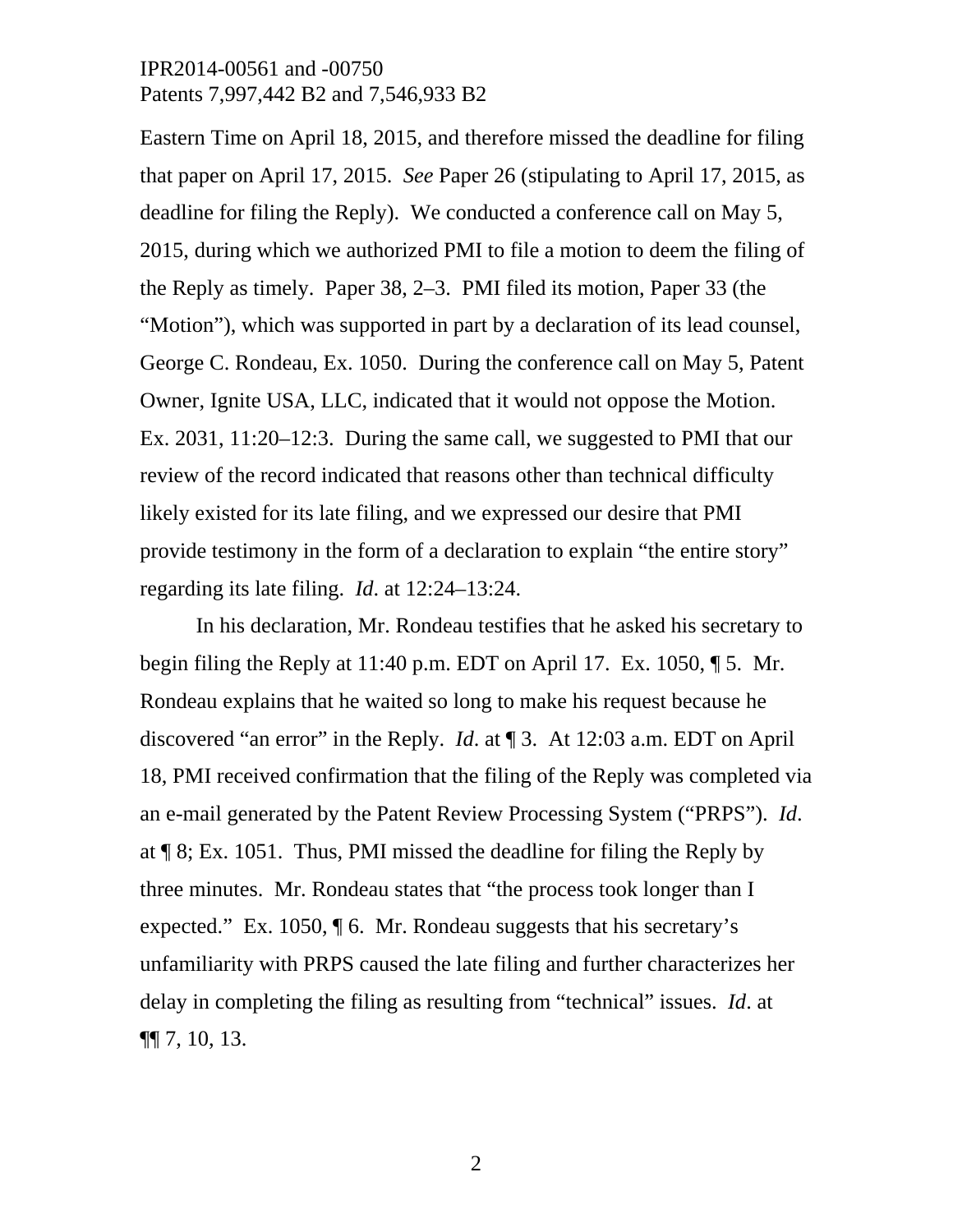PRPS records indicate that the filing of the Reply and the twenty-six exhibits that accompanied it took approximately ten minutes and that PRPS sent the e-mail confirming that the Reply had been filed immediately after the last exhibit was uploaded. Additionally, metadata in the electronic version of the Declaration of Aron D. Dahlgren, P.E. in Support of Petition for *Inter Partes* Review of U.S. Patent 7,997,442, Ex. 1024, suggests that file was generated at 11:51 p.m. EDT, on April 17, just two minutes before Mr. Rondeau's secretary started the process of filing the Reply.

## II. ANALYSIS

Under 37 C.F.R. § 42.5(c)(3), we may excuse a party's late action upon "a showing of good cause or upon a Board decision that the consideration on the merits would be in the interests of justice." 37 C.F.R.  $§$  42.5(c)(3). PMI requests that we excuse its late filing of the Reply for both reasons. Motion 6–8. For reasons stated below, we determine that PMI has failed to show good cause for excusing its late action but grant the Motion in the interests of justice. $2$ 

# *A. Alleged Good Cause for Excusing PMI's Late Filing*

 $\overline{a}$ 

Attempting to establish good cause for excusing PMI's late action, PMI argues that it "began the process of filing its Reply on April 17, 2015,

<sup>&</sup>lt;sup>2</sup> PMI was also late filing its reply papers in IPR2014-00750, the companion case to this proceeding. Those papers were filed in the ten-minute period from 12:03 a.m. EDT to 12:13 a.m. EDT on April 18, 2015. Despite the fact that the filing of papers in IPR2014-00750 did not begin until after the deadline, we see no material factual differences relating to our decision to grant PMI's motion to deem its reply papers as being filed timely in both proceedings. Accordingly, for the reasons expressed below, we also grant Petitioner's Motion to Deem the Filing of Petitioner's Reply as Timely in IPR2014-00750, Paper 33.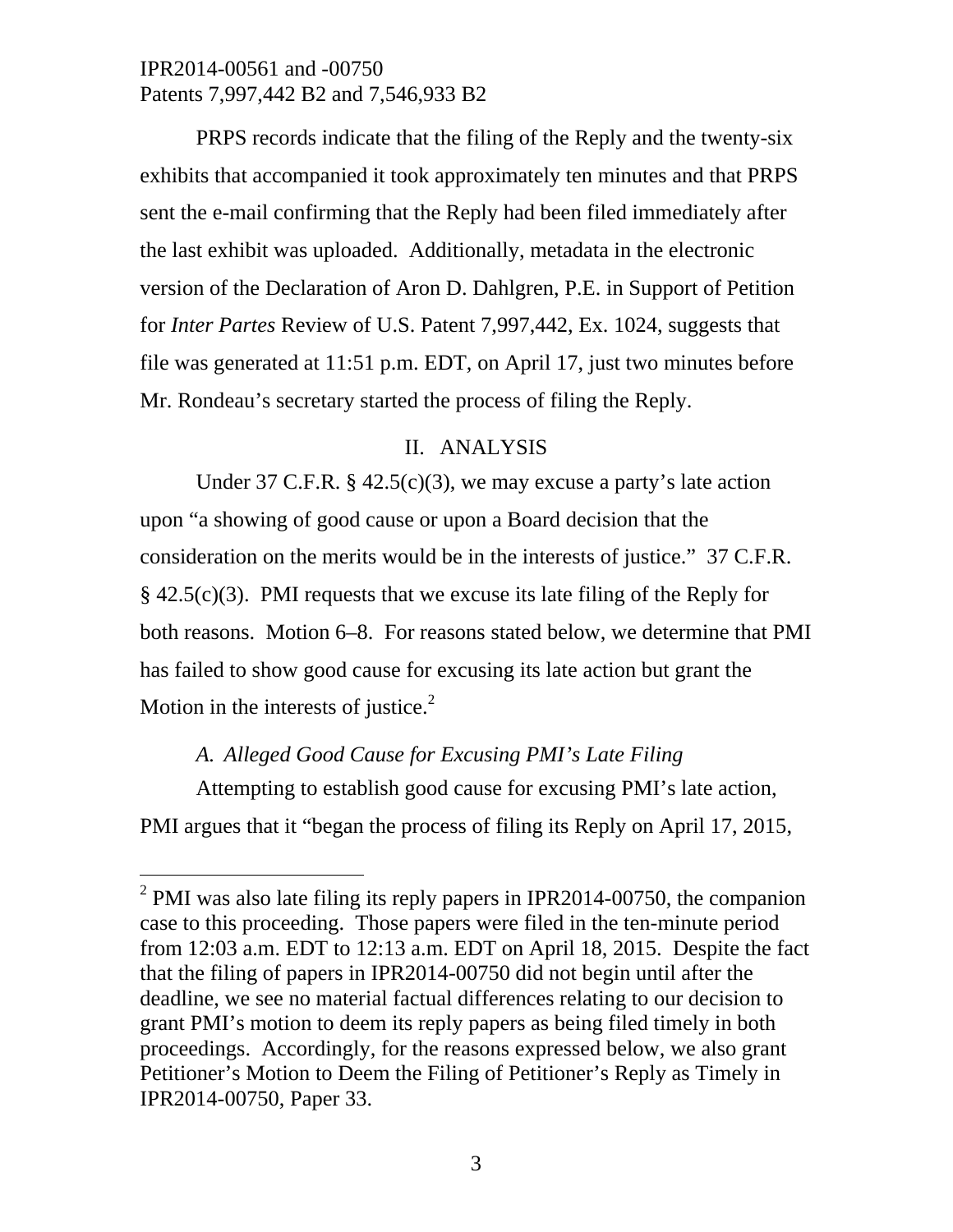in time to complete the filing before the deadline." *Id*. at 6 (citing Ex. 1050, ¶¶ 4–5). The testimony to which PMI cites and the factual record fail to support PMI's contention that it began the filing process in time to meet the deadline. When PMI started its filing process at 11:53 p.m. EDT, only seven minutes remained to file its Reply. It is unreasonable to expect that twentyseven documents can be uploaded to PRPS or any other electronic filing system in just seven minutes. Furthermore, the evidence does not suggest that PRPS impeded PMI's ability to complete its filing notwithstanding Mr. Rondeau's characterizations otherwise.<sup>3</sup> Rather, we conclude that Mr. Rondeau was simply too late finishing the Reply and the supporting documents to support a timely filing. $4$  In our view, finishing documents subject to a filing deadline within mere minutes of that deadline does not constitute "good cause" for excusing the late filing of those documents. Accordingly, we conclude that PMI has failed to show good cause for excusing its late filing of the Reply.

## *B. The Interests of Justice*

 $\overline{a}$ 

Alternatively, PMI argues that we should excuse its late filing of the Reply in the interests of justice. Motion 7–8. PMI contends that Ignite

<sup>&</sup>lt;sup>3</sup> Indeed, the purported "technical" difficulties associated with PRPS appear more accurately characterized as Mr. Rondeau's unfamiliarity with PRPS and his uninformed expectations arising from that unfamiliarity.

<sup>&</sup>lt;sup>4</sup> Mr. Rondeau's explanation that his secretary was responsible for the tardiness of the filings is not fair to his secretary. Although Mr. Rondeau characterizes his secretary as "new" and an inexperienced user of PRPS (Ex. 1050, ¶ 7), her filing of all twenty-seven documents in only ten minutes suggests that she performed her tasks competently and without delay. Going forward, we expect more forthrightness and responsibility than was demonstrated by Mr. Rondeau in these circumstances.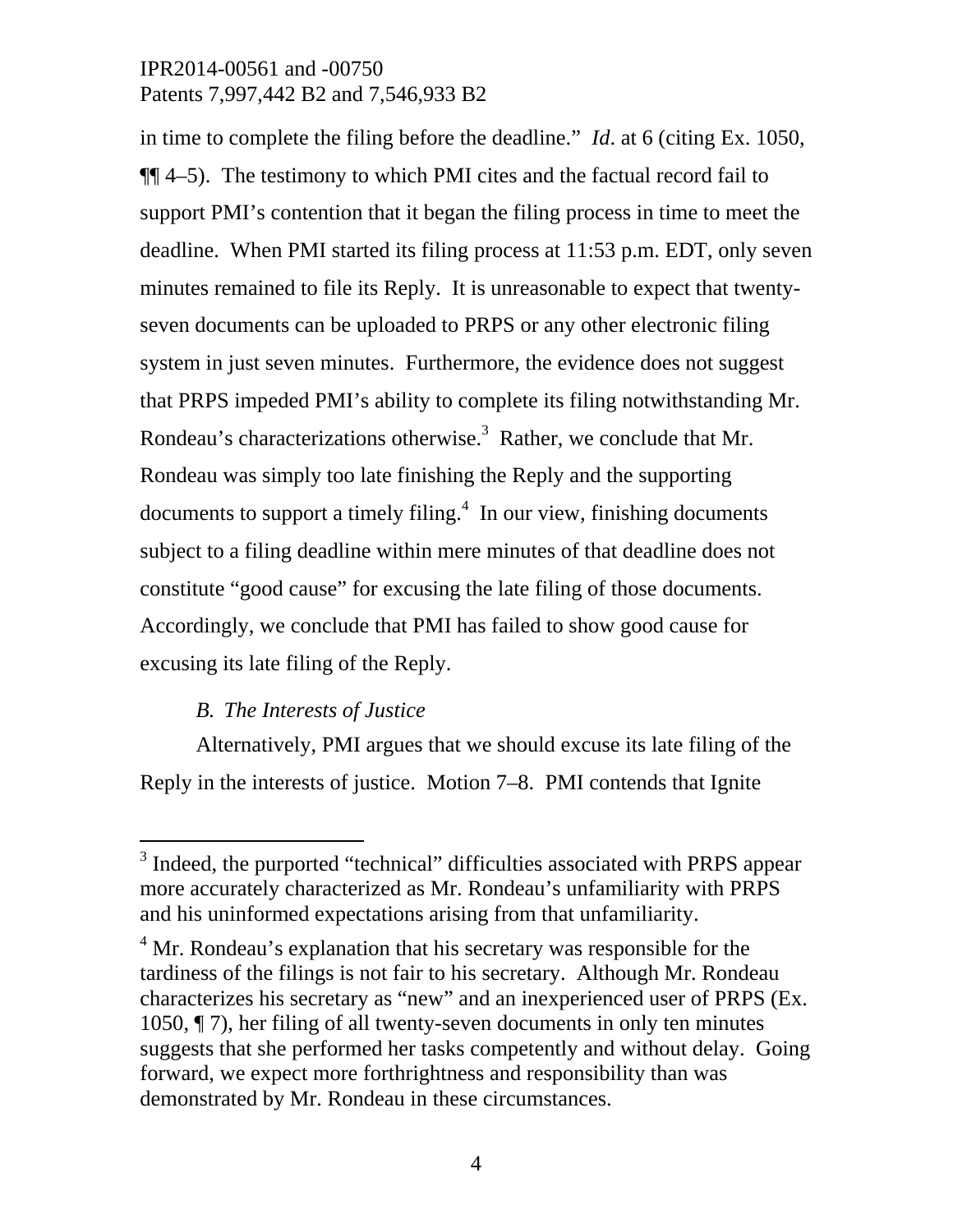suffered no prejudice from PMI's three-minute delay in finishing its filing of the Reply. *Id*. at 8. PMI also contends that denying the Motion effectively would deprive PMI of its ability to respond to Ignite's arguments in favor of patentability and therefore result in disproportionately large prejudice to PMI. *Id*.

We recognize that PMI's minutes-long delay in filing the Reply causes essentially no prejudice to Ignite. We also agree that denying the Motion would potentially result in severe prejudice to PMI. Accordingly, in the current circumstances, we conclude that the interests of justice justify granting the Motion because doing so enables both parties to present the most complete set of argument and evidence in the record, while avoiding undue prejudice to either party.

#### III. ORDER

For the reasons given above, it is:

ORDERED that Petitioner's Motion to Deem the Filing of Petitioner's Reply as Timely, IPR2014-00561, Paper 37, is *granted*; and

FURTHER ORDERED that Petitioner's Motion to Deem the Filing of Petitioner's Reply as Timely, IPR2014-00750, Paper 33, is *granted*.